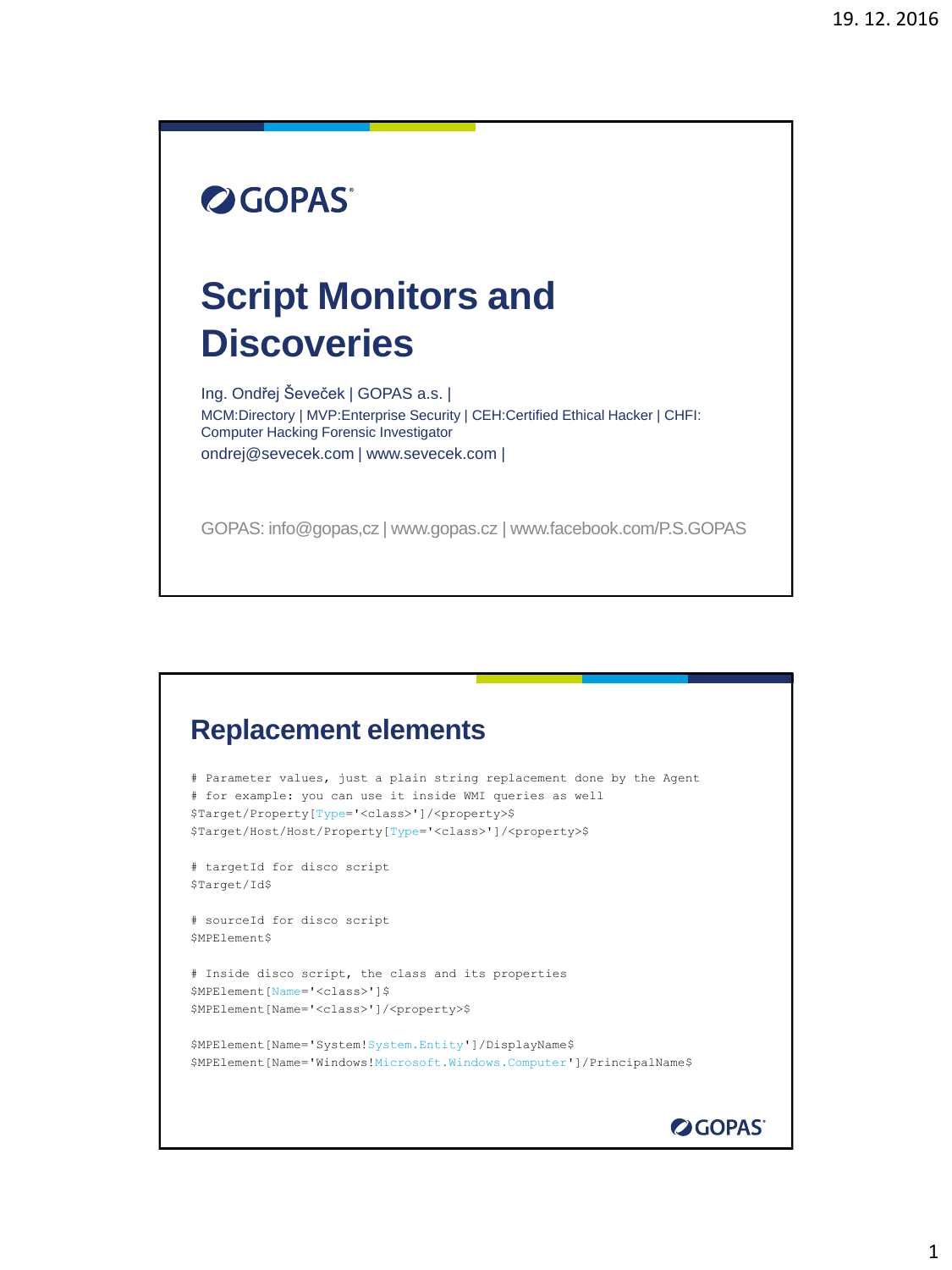### **Monitor and property bags**

```
param(
     )
$scom = New-Object -Com 'MOM.ScriptAPI'
$scom.LogScriptEvent('Sevecek script', 19001, 0, "Script message")
$bag = $scom.CreatePropertyBag()
$bag.AddValue('StrictConsistency', $strictConsistency)
$bag.AddValue('CorruptPartner', $corruptPartner)
return $bag
                                                        OGOPAS
```
#### **Monitor type** <ModuleTypes>  $<\!\!\texttt{DataSourceModuleType ID="Seveck.Monitory.TimedPowerShell.PropertyBagProvider" }>\!\!\!\!>$ <ModuleImplementation> <Composite> <MemberModules> <DataSource TypeID="System!System.SimpleScheduler"> <IntervalSeconds>\$Config/IntervalSeconds\$</IntervalSeconds> <ProbeAction TypeID="Windows!Microsoft.Windows.PowerShellPropertyBagTriggerOnlyProbe" > <OutputType>System!System.PropertyBagData</OutputType> </ModuleTypes> <MonitorTypes> <UnitMonitorType ID="Sevecek.Monitoring.TimedPowerShell.ThreeStateMonitorType" > <MonitorImplementation> <MemberModules> <DataSource TypeID="Sevecek.Monitoring.TimedPowerShell.PropertyBagProvider" > </MonitorTypes>**OGOPAS**